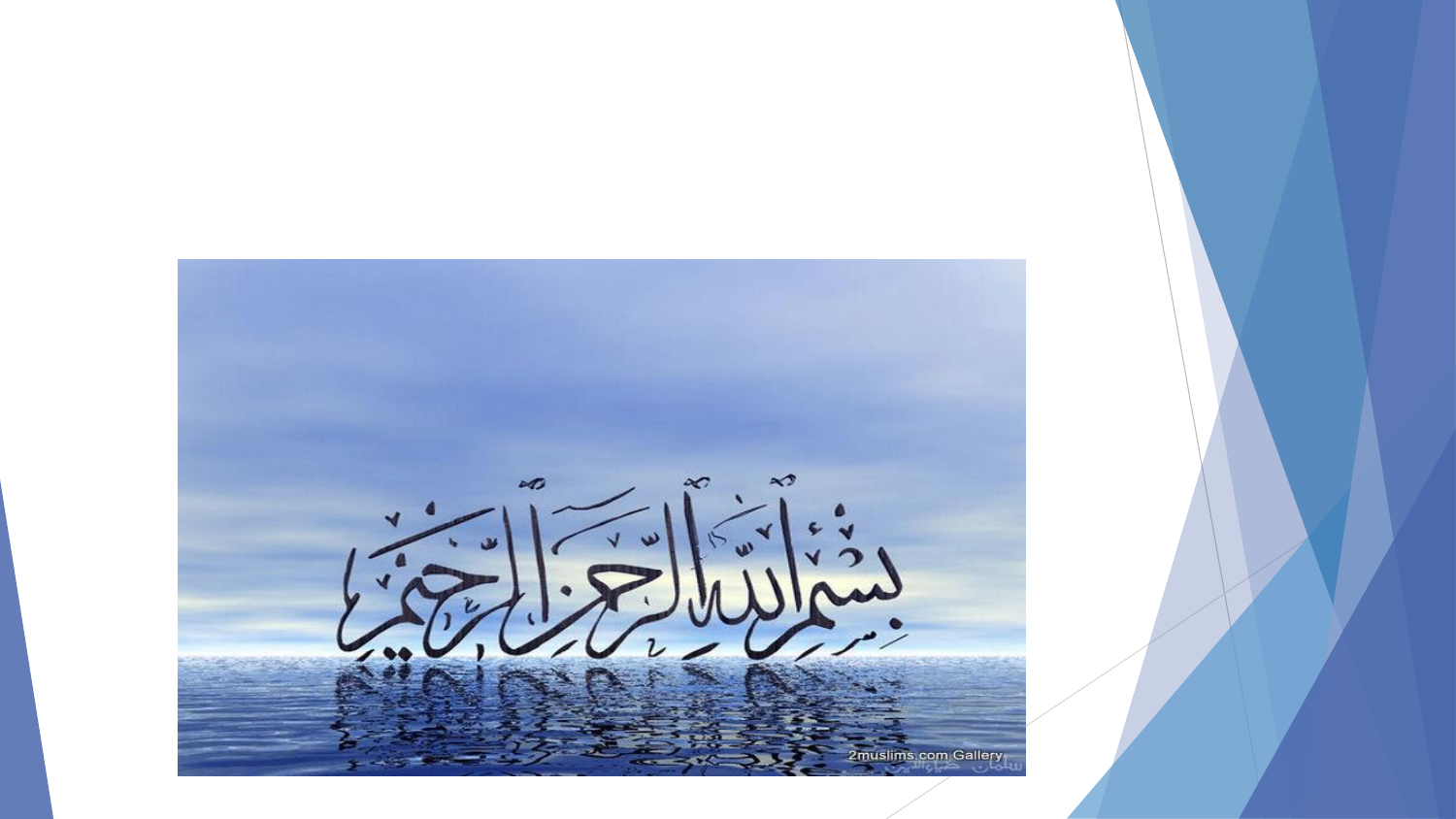# **Antepartum Fetal assessment**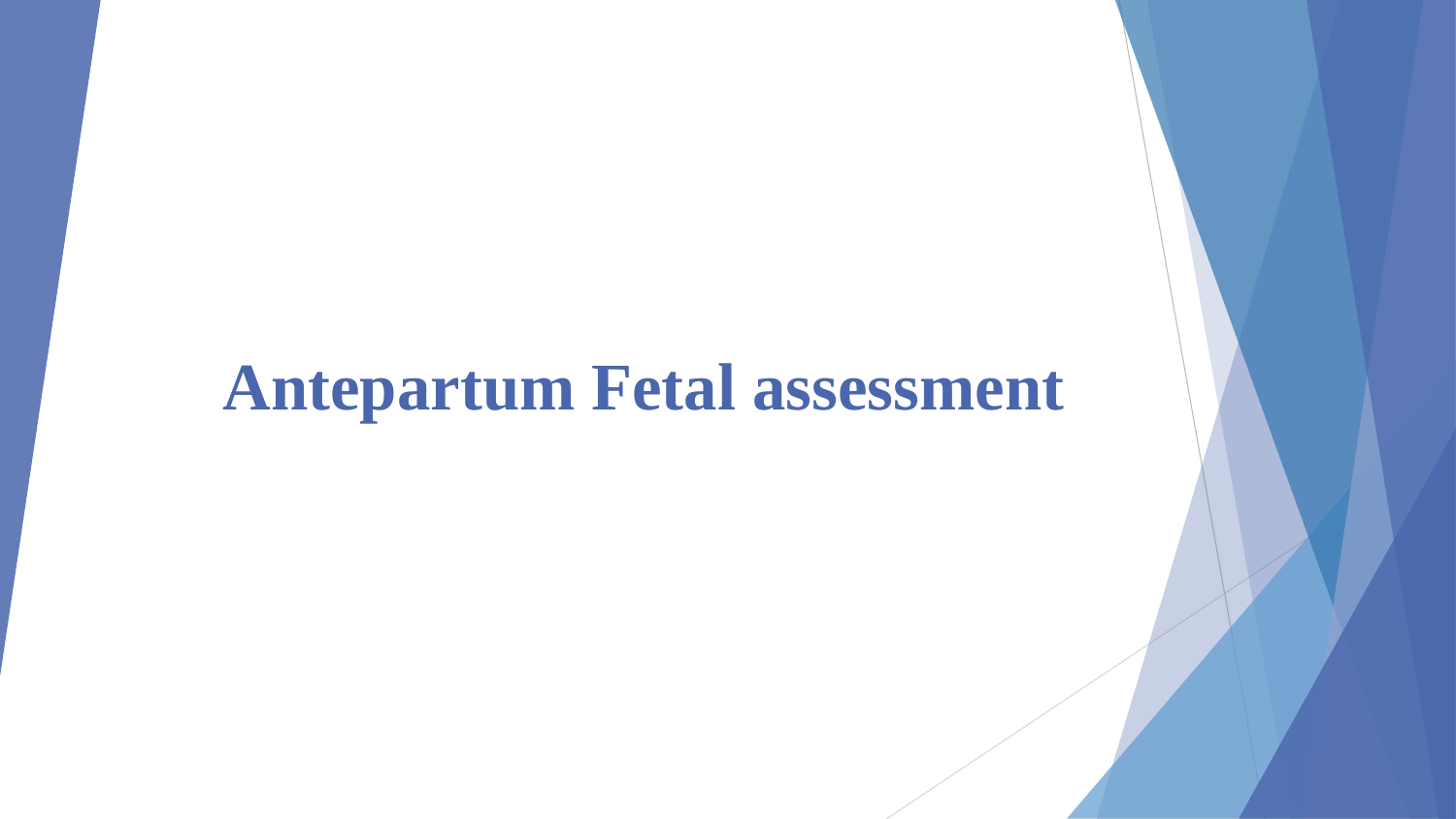#### هدف استفاده از روش های بررسی سالمت جنین

- تعیین جنین های در معرض خطر
	- جلوگیری از مرگ جنین
- جلوگیری از عوارض نورولوژیکی که تدریجی و مزمن پیشرفت می کند
	- انجام مداخالتی جهت کاهش عوارض بارداری های پرخطر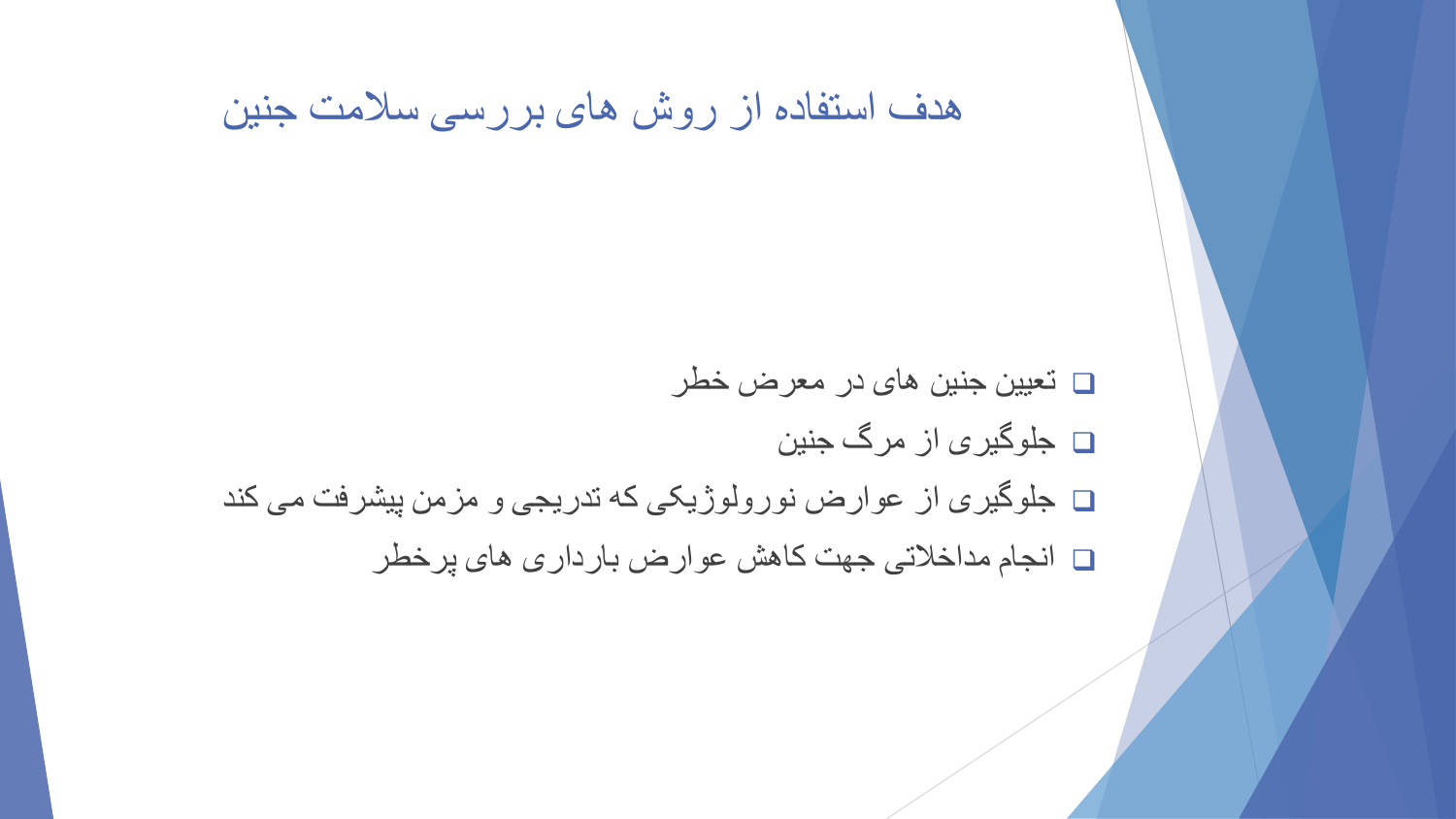- nonstress test
- $\blacktriangleright$  biophysical profile
- $\blacktriangleright$  modified biophysical profile
- contraction stress test
- fetal movement count
- Assessment of amniotic fluid volume
- Doppler velocimetry of fetal and funic vessels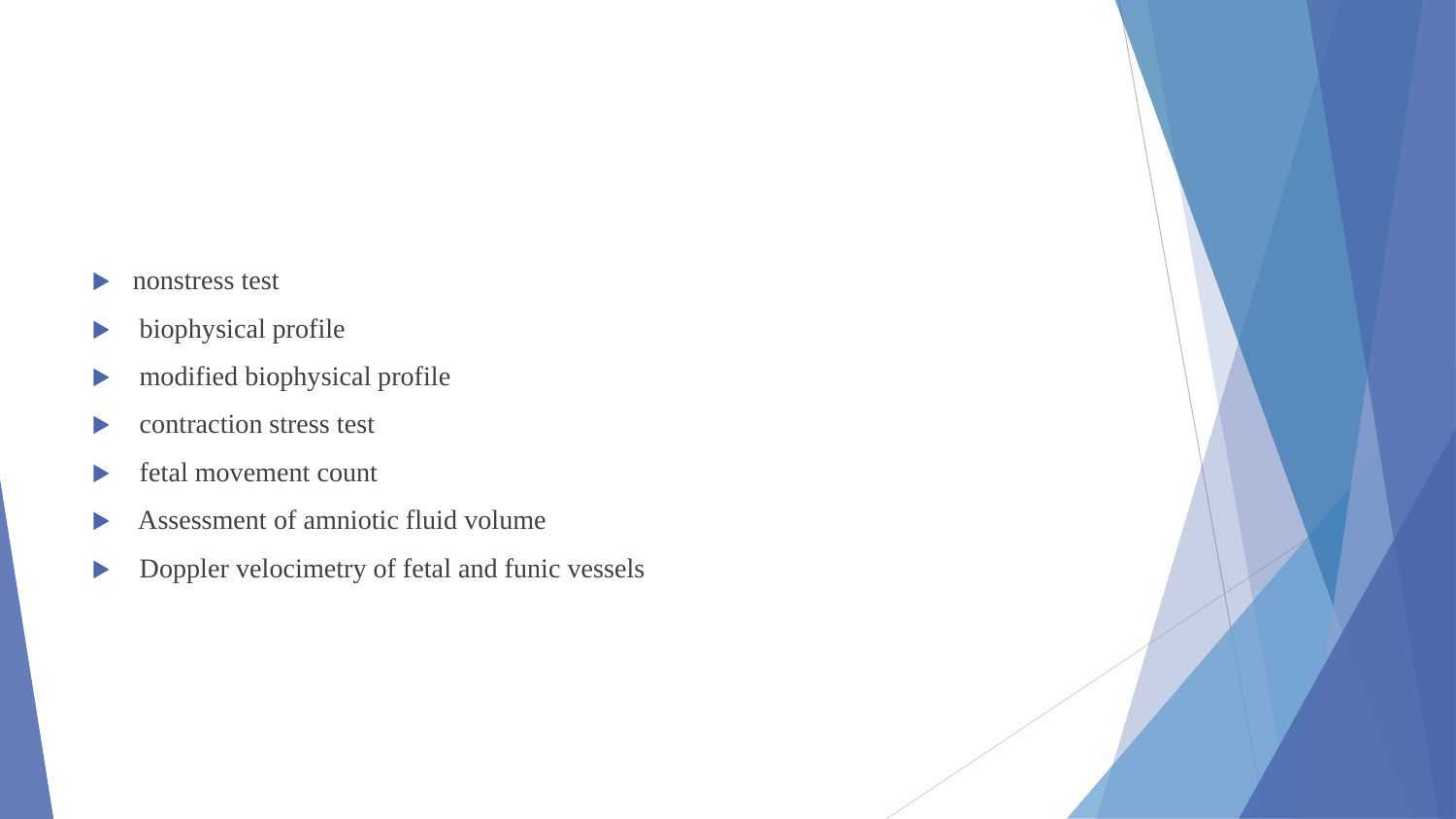$\triangleright$  Chronic hypoxemia  $\rightarrow$  biophysical change  $\rightarrow$  physiological



adaptation physiological DE compensation

Heart rate, movement, breathing, tone are sensitive to fetal oxygenation and

PH level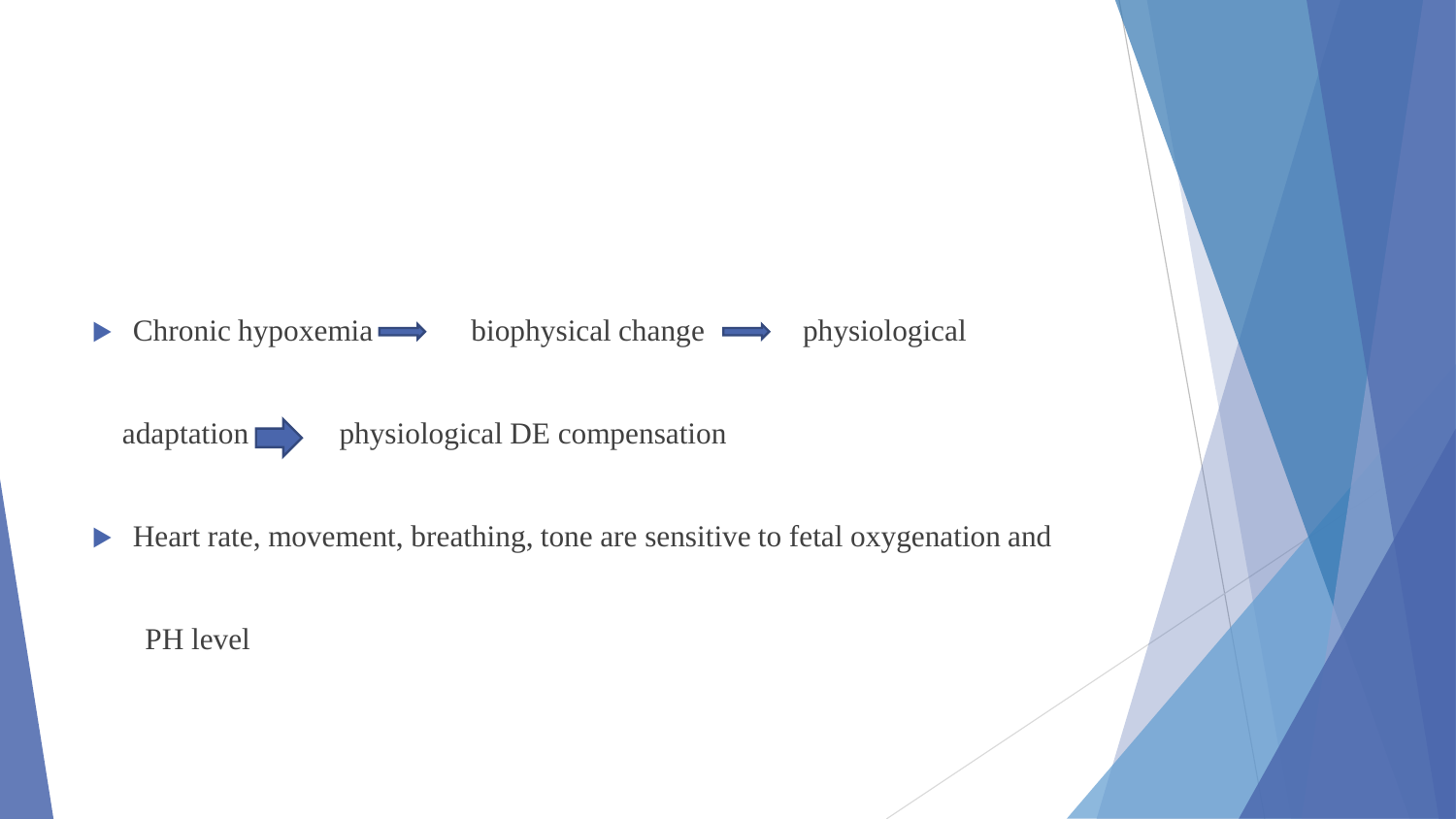### **فاکتورهای غیر مرتبط با هیپوکسی که بر جنین اثر گذار است:**

سن حاملگی

دارهای مصرفی در مادر

مصرف سیگار

سیکل خواب و بیداری جنین

بیماری ها و ناهنجاری های جنین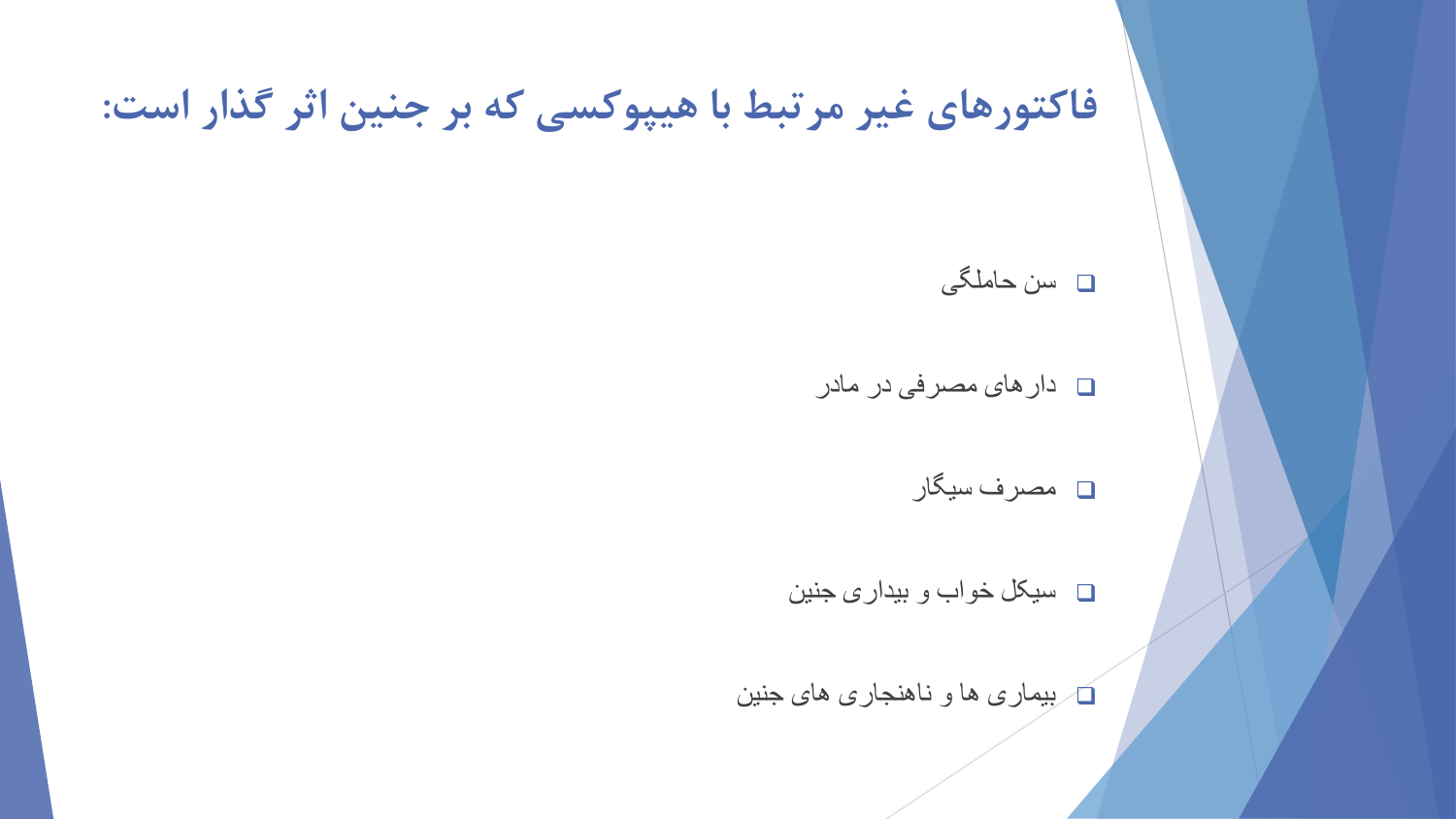**شرایط هیپوکسی حاد در جنین**

#### دکلمان کامل جفت

حوادث بند ناف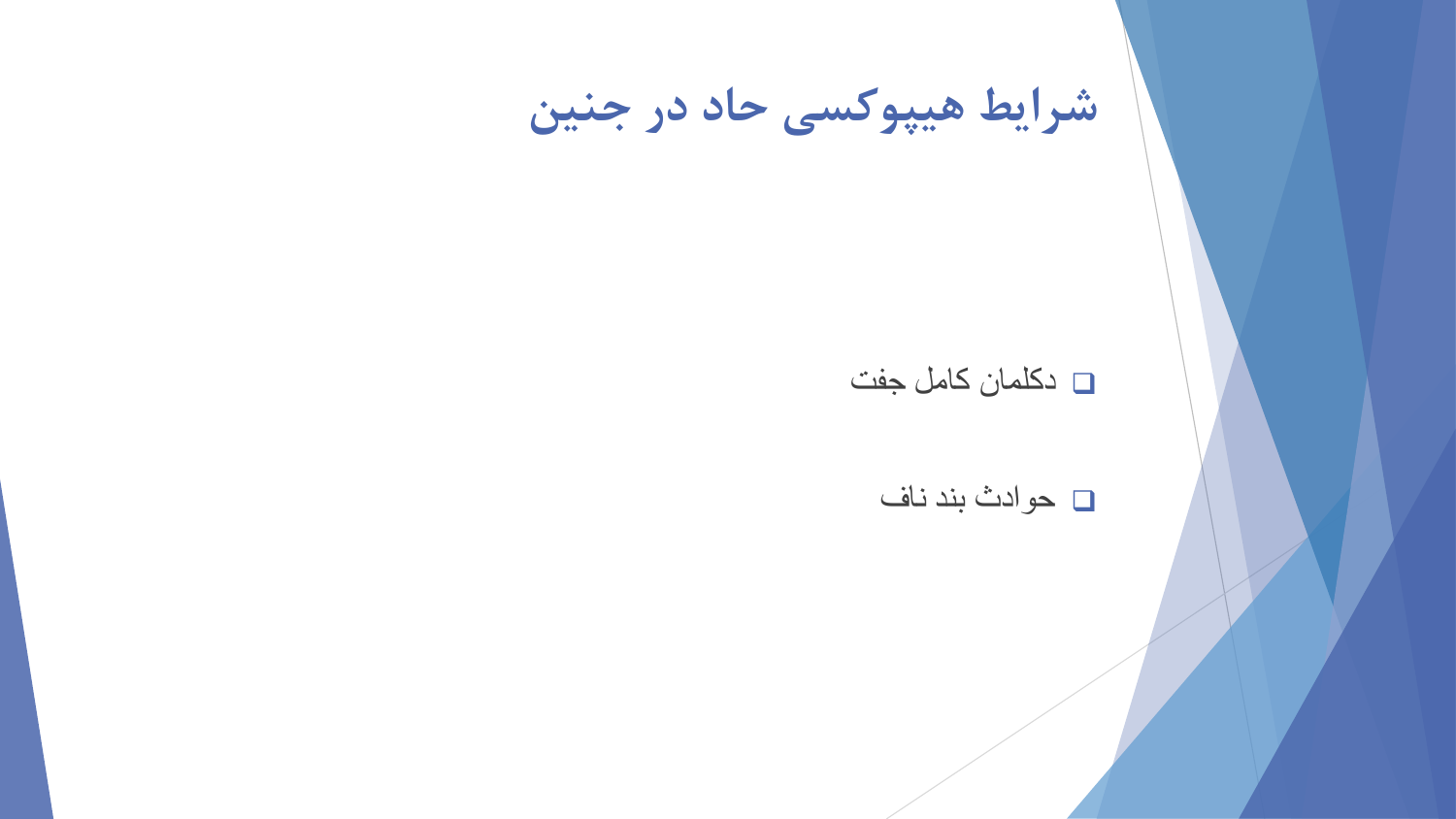## **EFFICACY**

- Observational studies that reported lower rates of fetal death in underwent fetal testing
- Same or lower fetal death in high risk pregnancies than lower risk

more intense prenatal care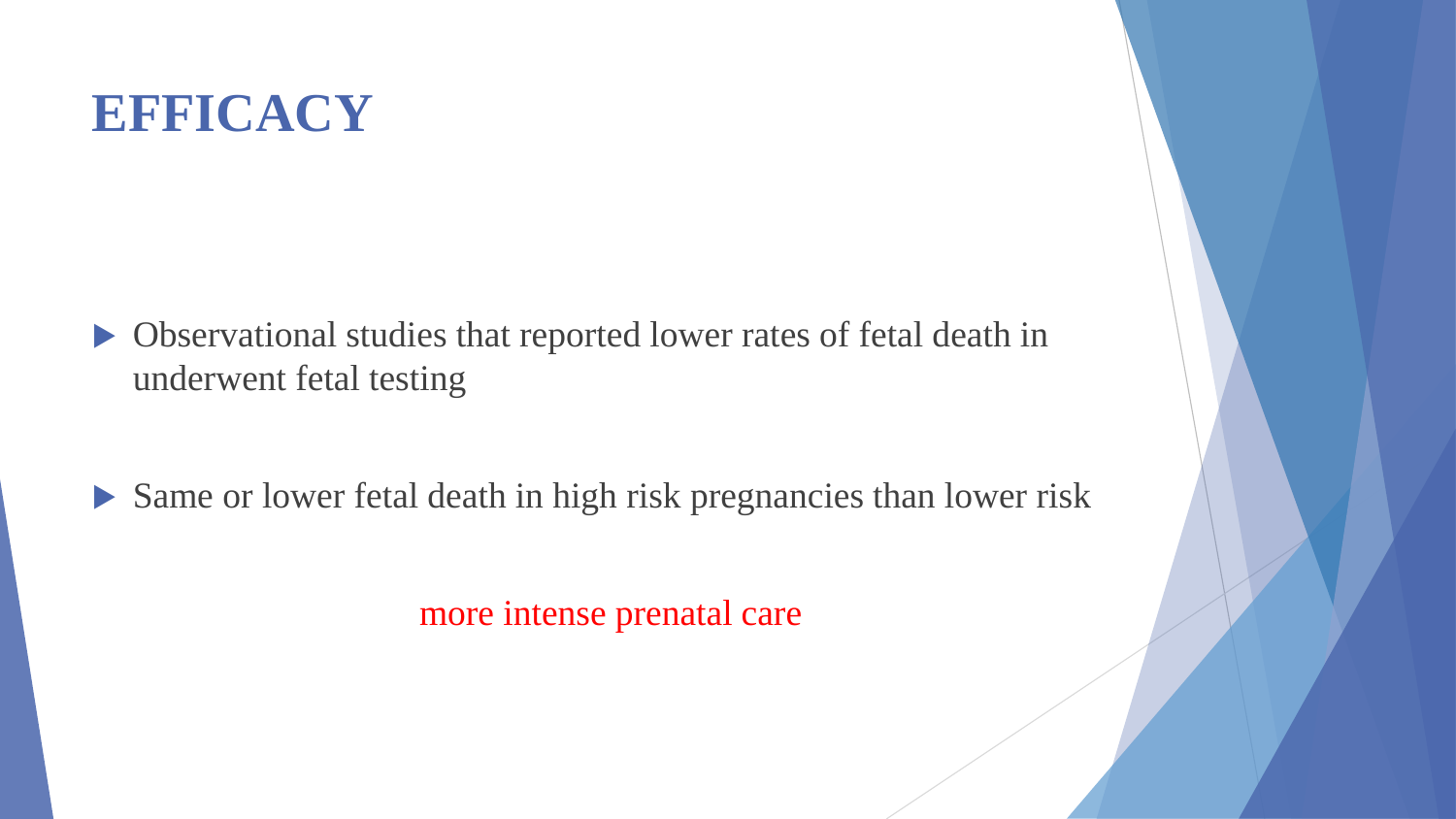## **Potential benefits and risks**

- Ability to identify fetuses at risk and timely intervention to prevent death or adverse neurologic outcomes
- False positive tests : unnecessary additional fetal evaluation or intervention
- ▶ False negative tests: do not alert (fetal evaluation or intervention)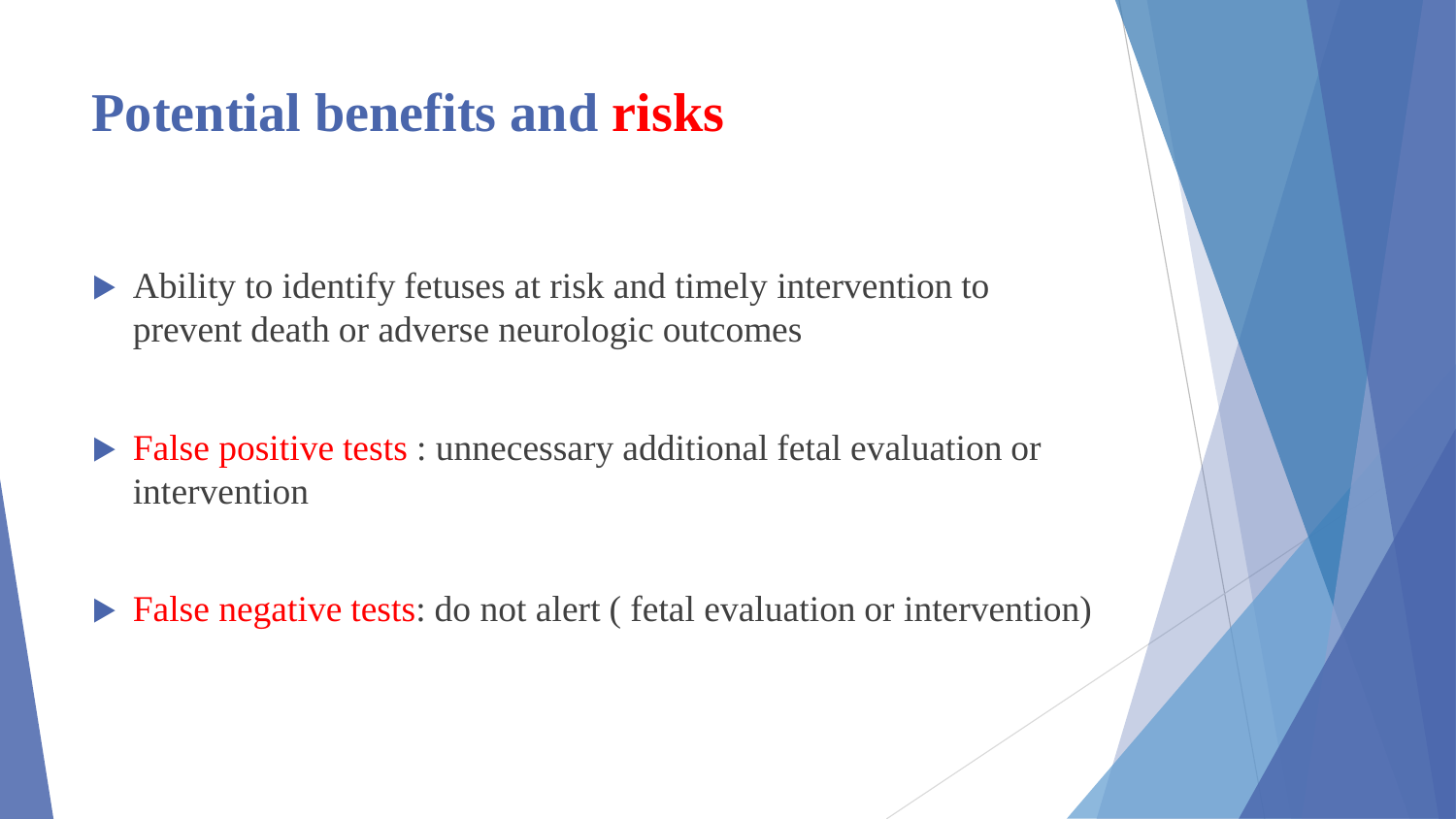Cerebral palsy and stillbirth may share a common etiologic pathway with common risk factors :

#### IUGR, congenital anomalies ,fetal hypoxia

Effects of antenatal testing on maternal mental states: ANXIETY OR

REASSURANCE OF FETAL WELL-BEING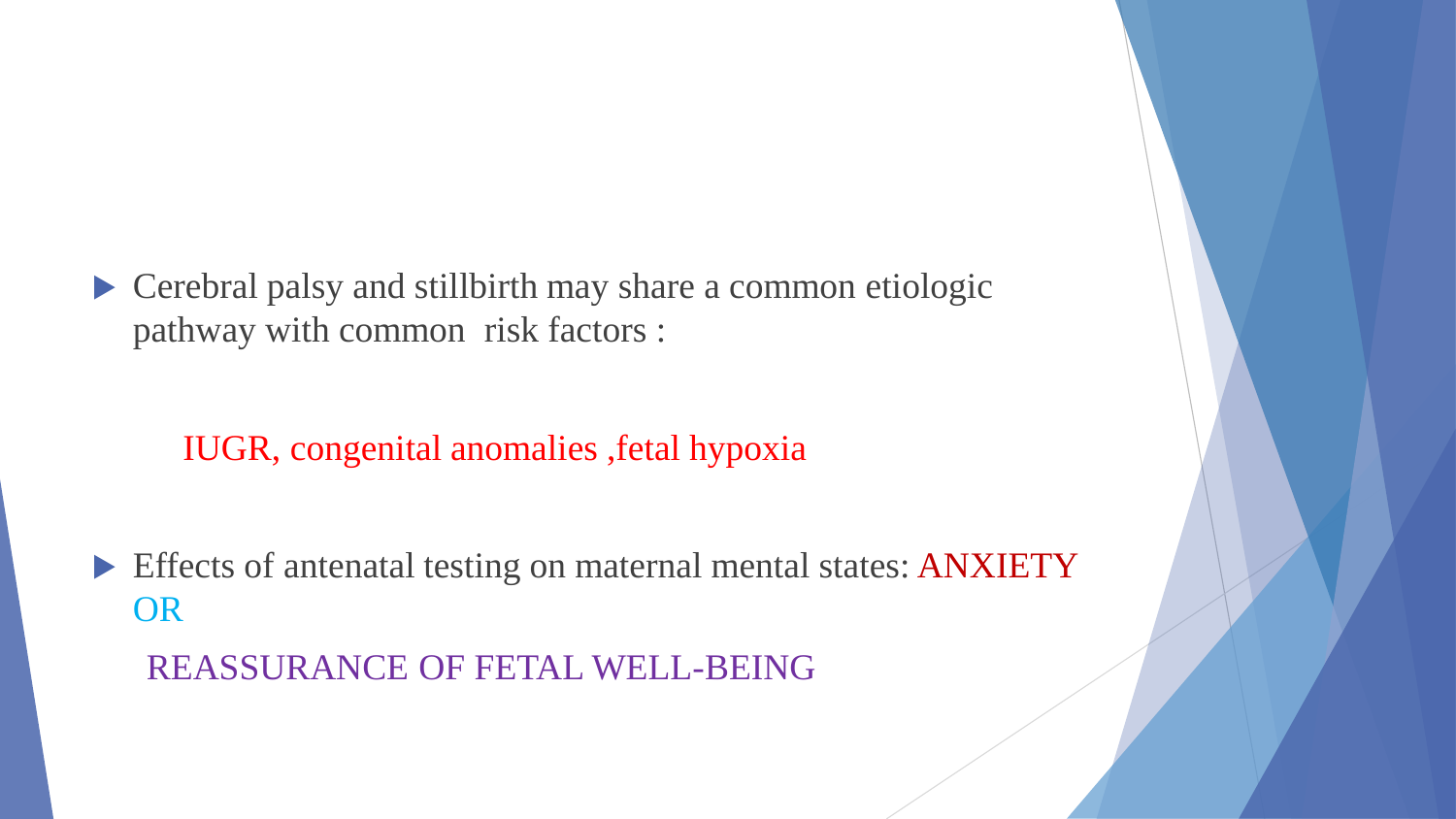**Potential costs:** money and times, maternal and infant morbidity

or even mortality from iatrogenic delivery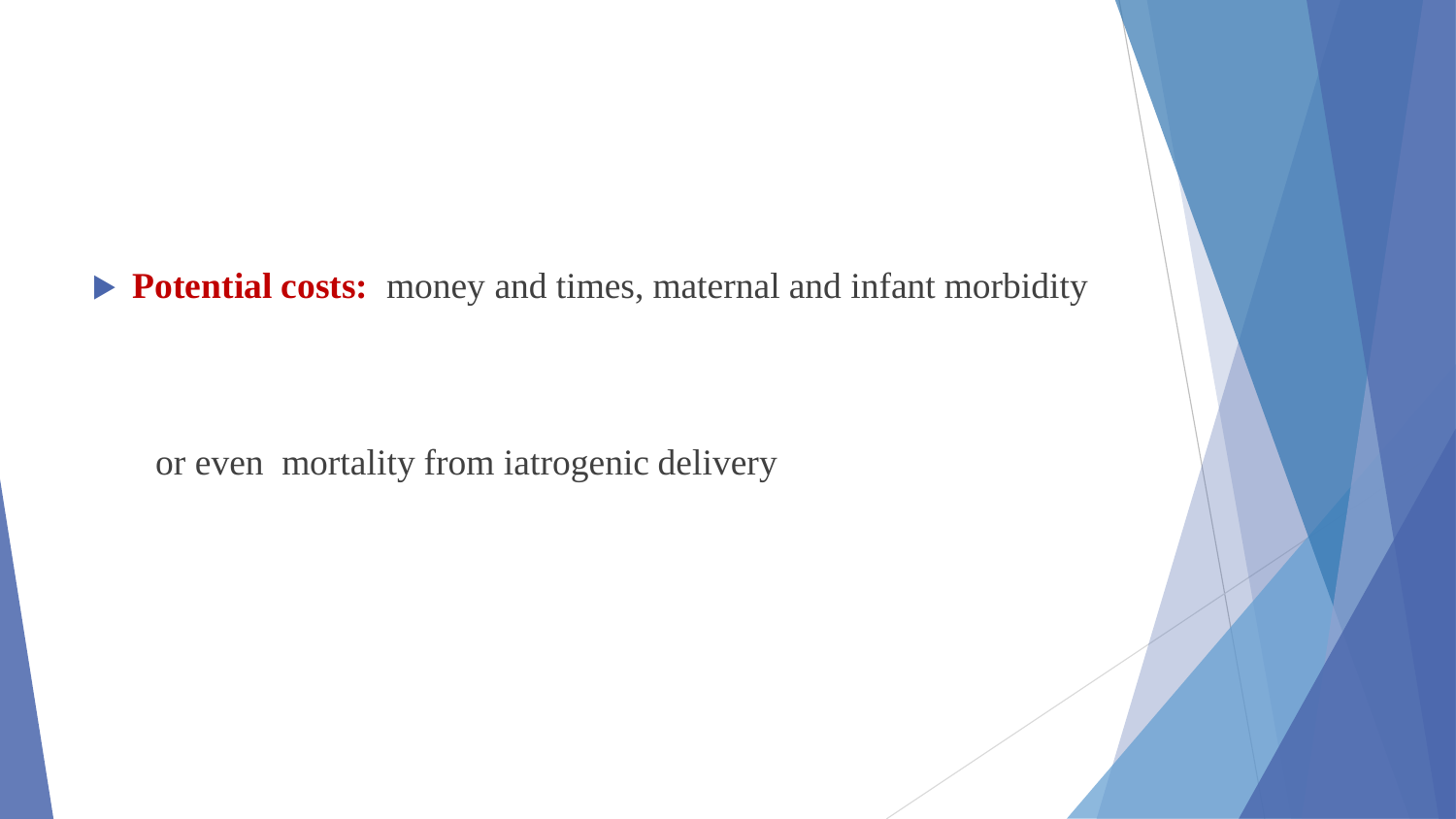# **Indication for fetal surveillance**

- **Diabetes**
- **Hypertensive disorders**
- **Fetal growth restriction**
- Twin pregnancy
- Post term pregnancy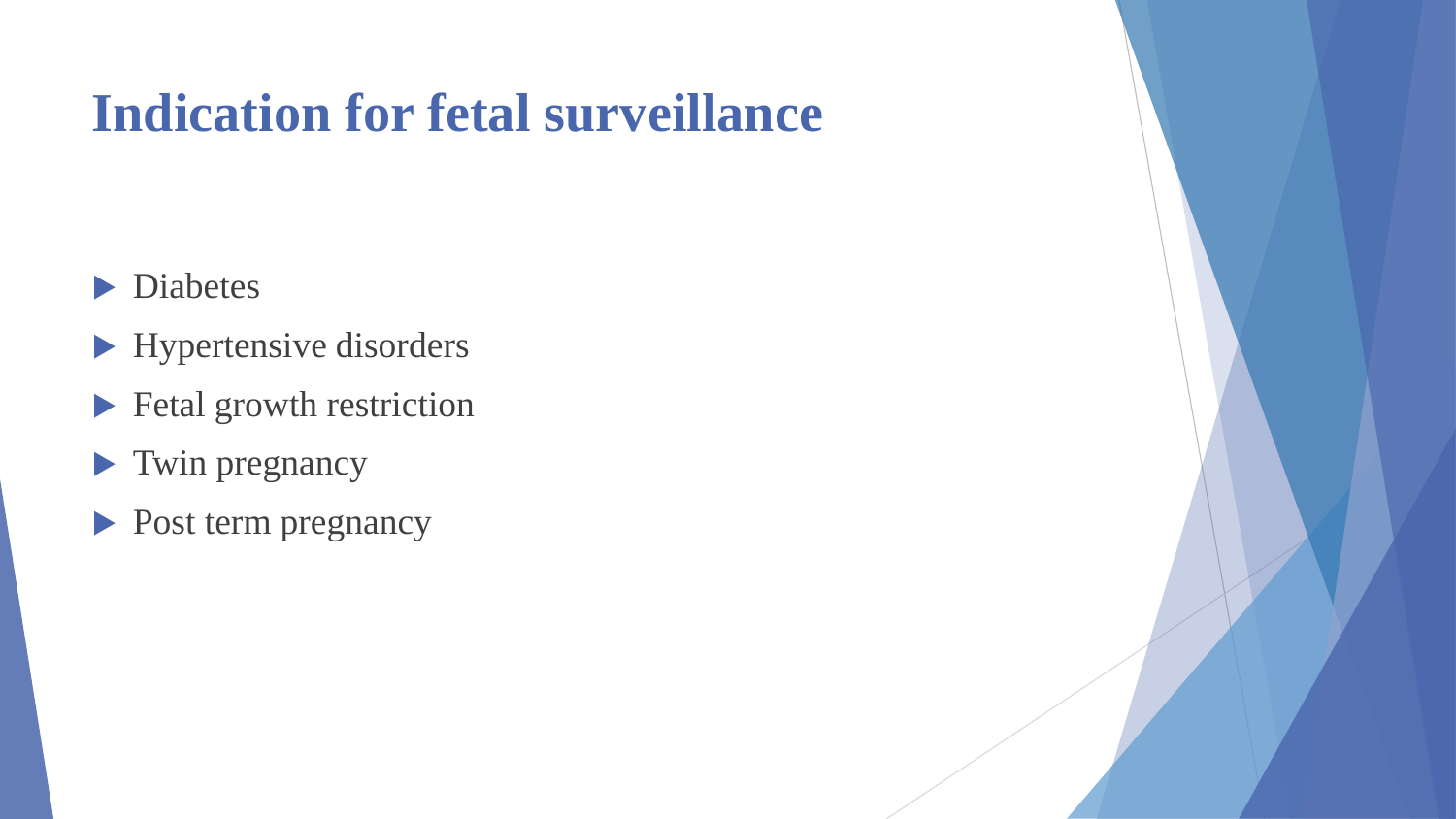- Decreased fetal activity
- $\blacktriangleright$  Systemic lupus erythematous
- Antiphospholipid syndrome
- Sickle cell disease
- **Alloimmunization**
- $\triangleright$  Oligohydraminus or polyhydraminus
- $\blacktriangleright$  Prior fetal demise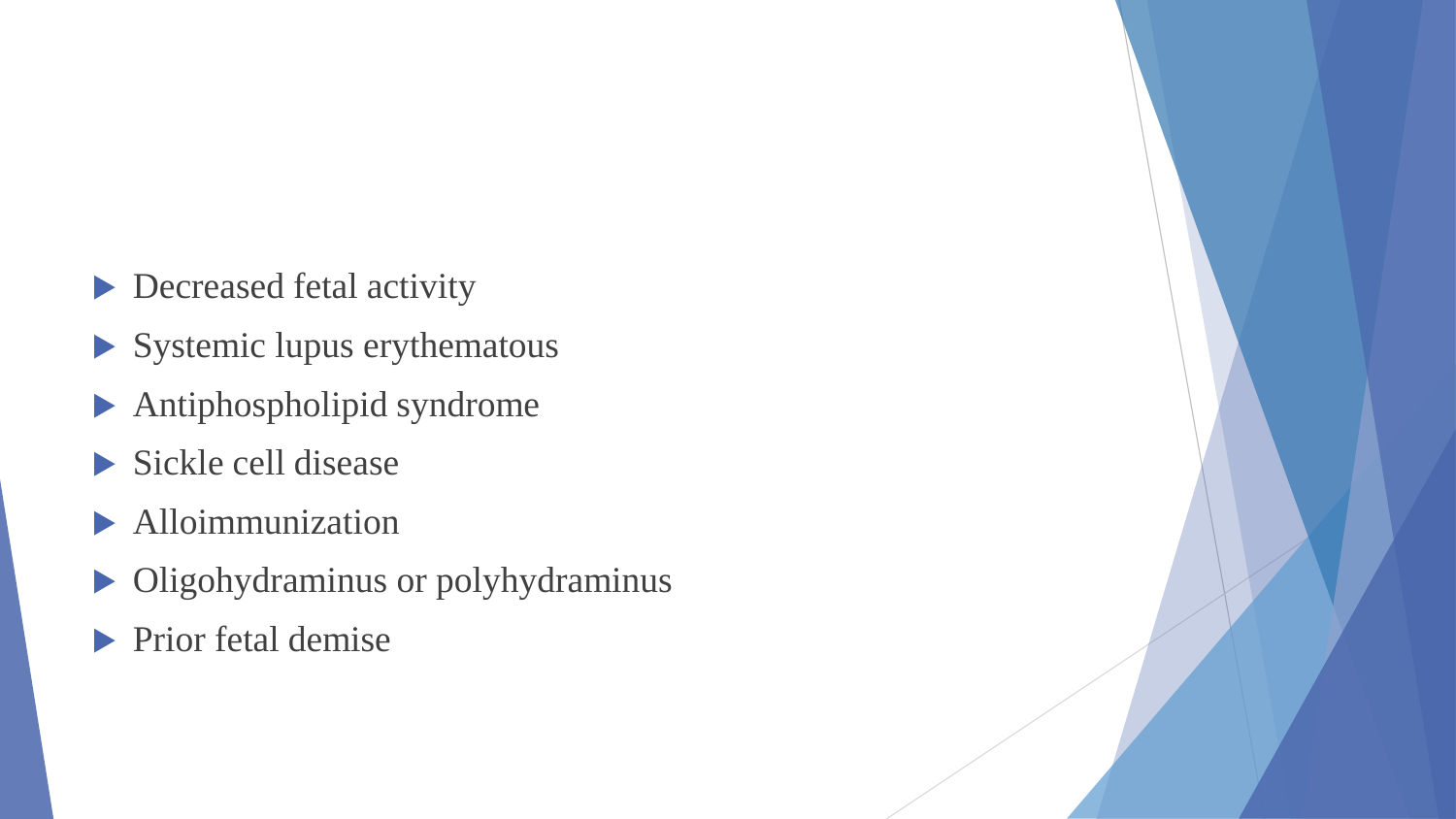- Preterm prelabour rupture of membrane
- Other: non immune hydrops, maternal cyanotic heart disease, poorly controlled maternal hyperthyroidism, maternal vascular disease
- Possible indication: advanced maternal age, obesity, major fetal anomalies ,abnormalities in biomedical Down syndrome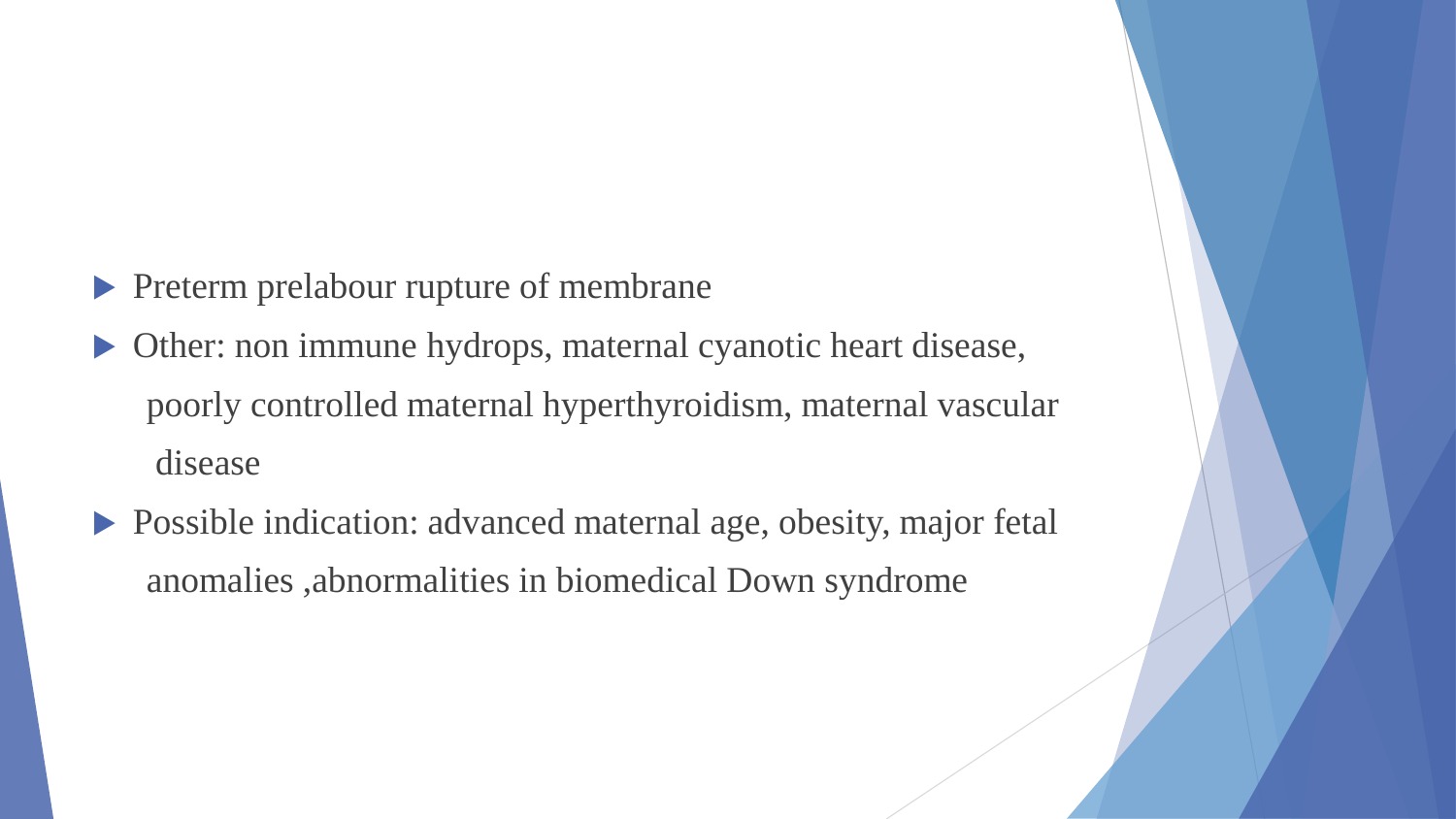# **CHOICE OF TEST:**

- Gestational age
- **Availability**
- $\triangleright$  Desire for fetal biometry or follow up congenital anomaly
- Ability to monitor fetal heart rate
- cost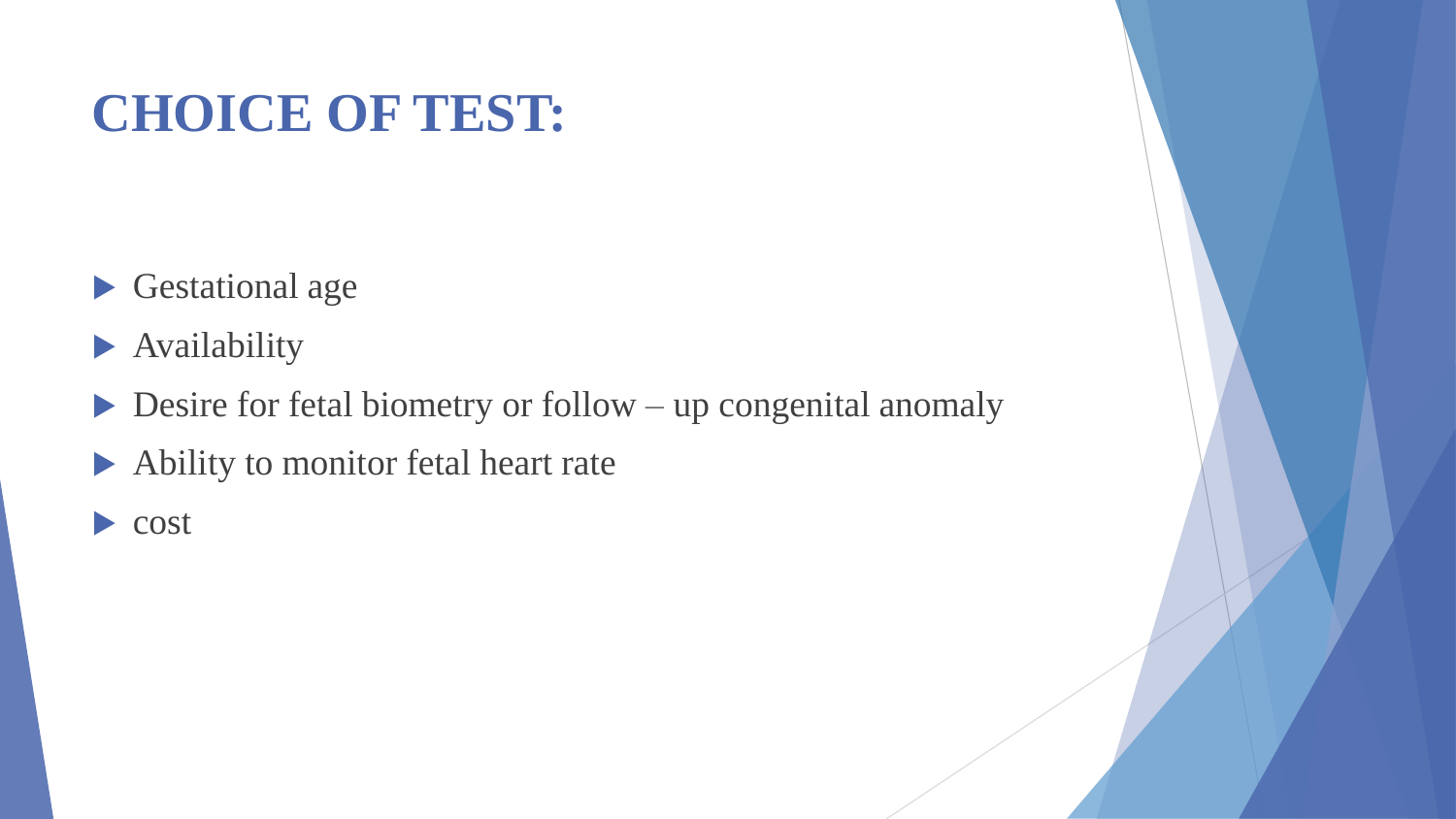## **TIMING**

▶ 32 WEEKS become a threshold for initiation of fetal surveillance

Before 32 weeks for perinatal benefit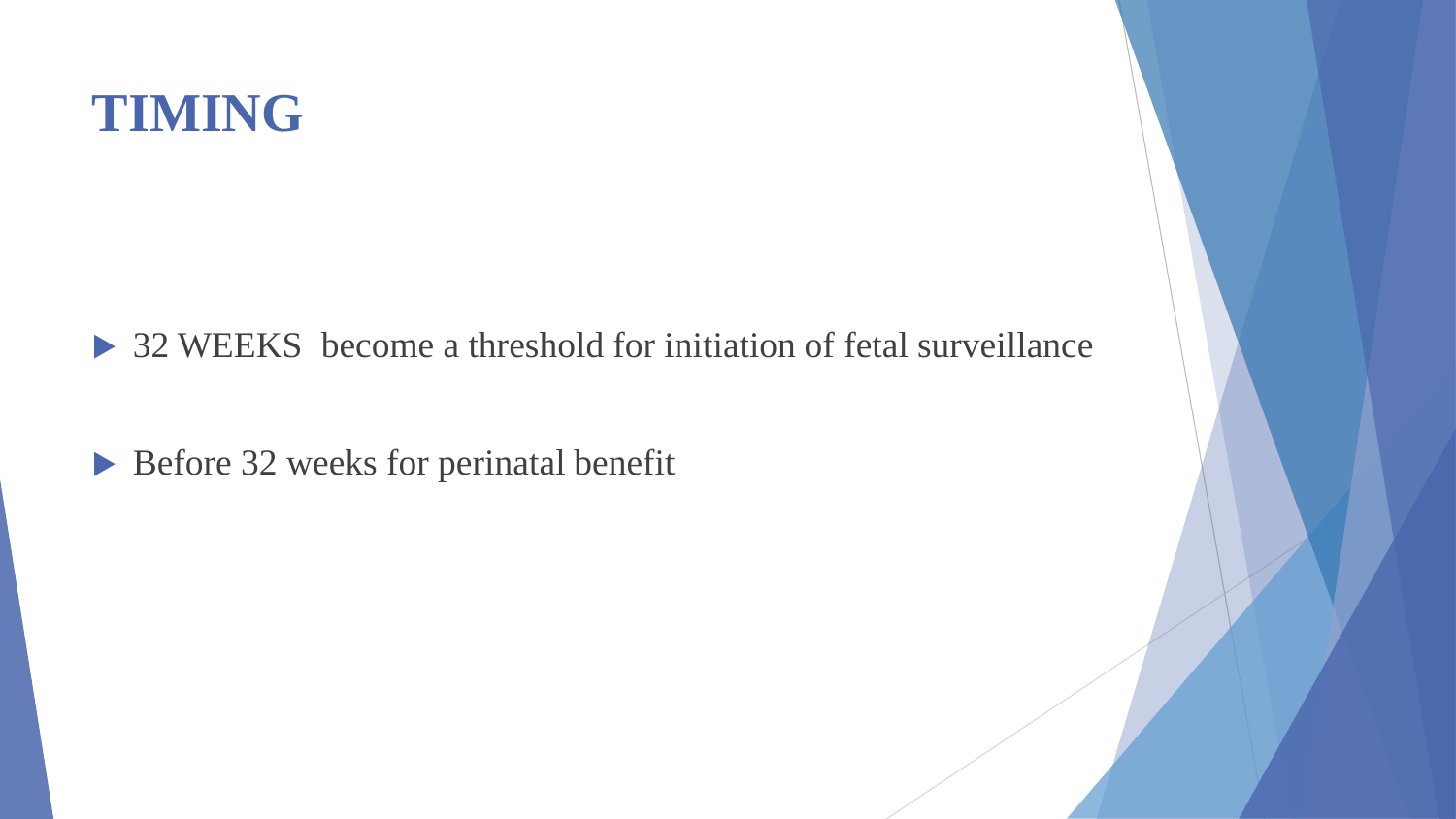# **FOLLOW UP with normal test**

#### RESULTS

- Negative predictive value of a normal test result
- One week : 99.8 to 100 %
- **Follow up for normal result**
- $\blacktriangleright$  (expert opinion, clinical experience, community standards)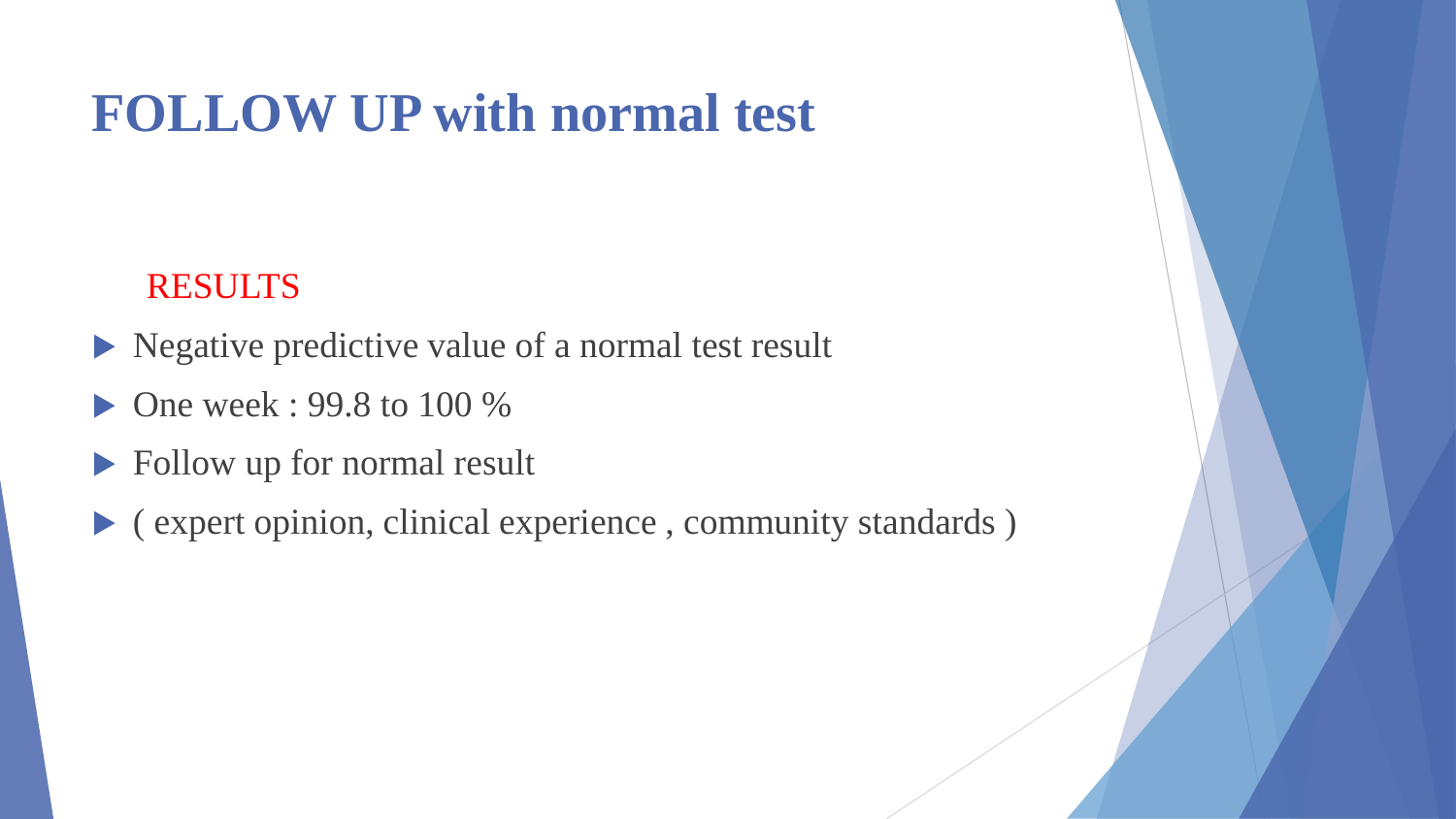### **Frequency is often increased to two to seven times per week**

**Change in pregnancy** 

 $\blacktriangleright$  High risk pregnancy

At 36 weeks of gestation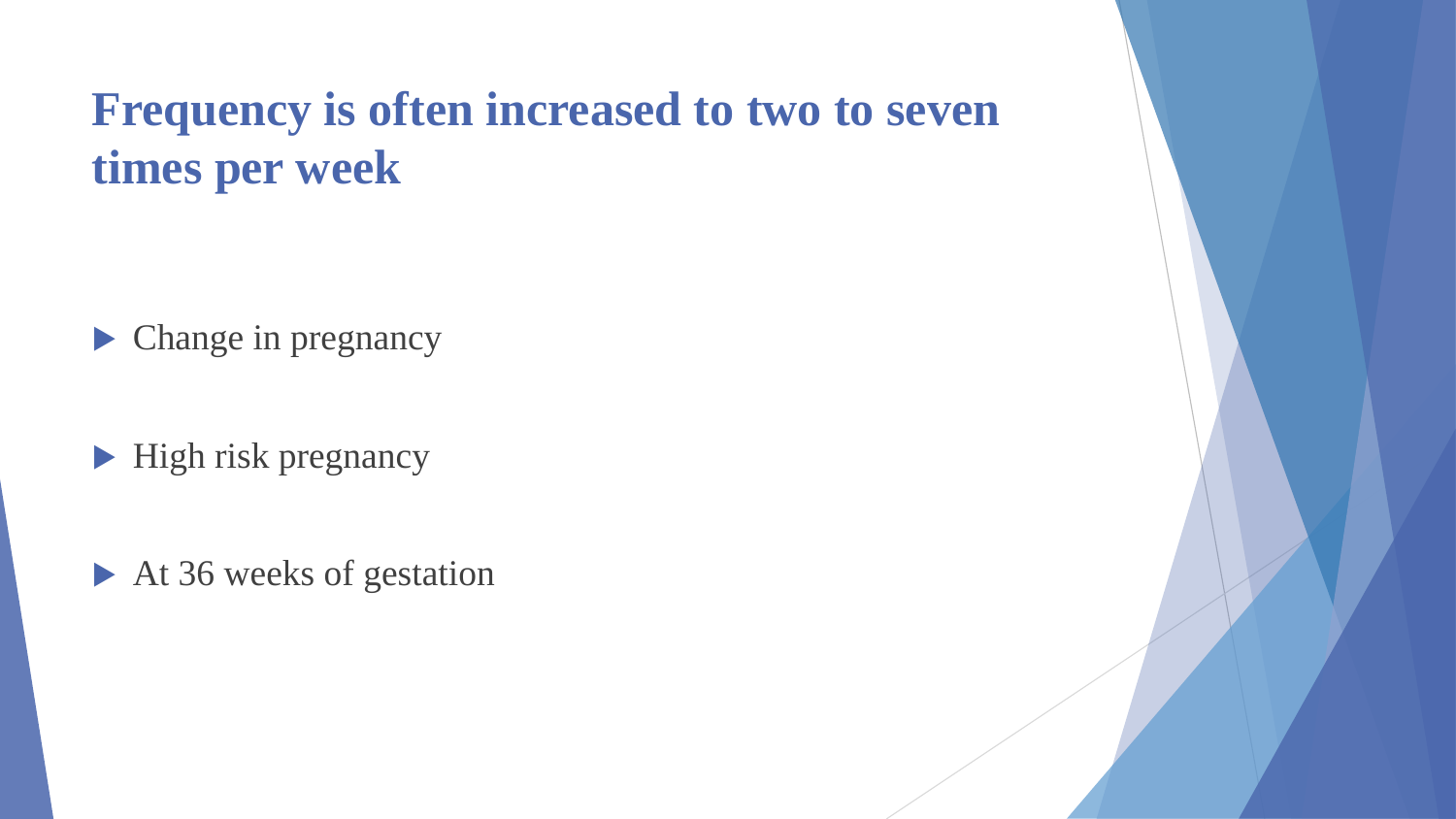### **MANAGEMENT WITH ABNORMAL TEST**

- **Transient condition as a cause of abnormal test**
- Chronic condition as a cause of abnormal results : followed by other test
- **Clinical judgment**
- Gestational age
- Severity of maternal and fetal disease
- **Progression of disease**
- Other information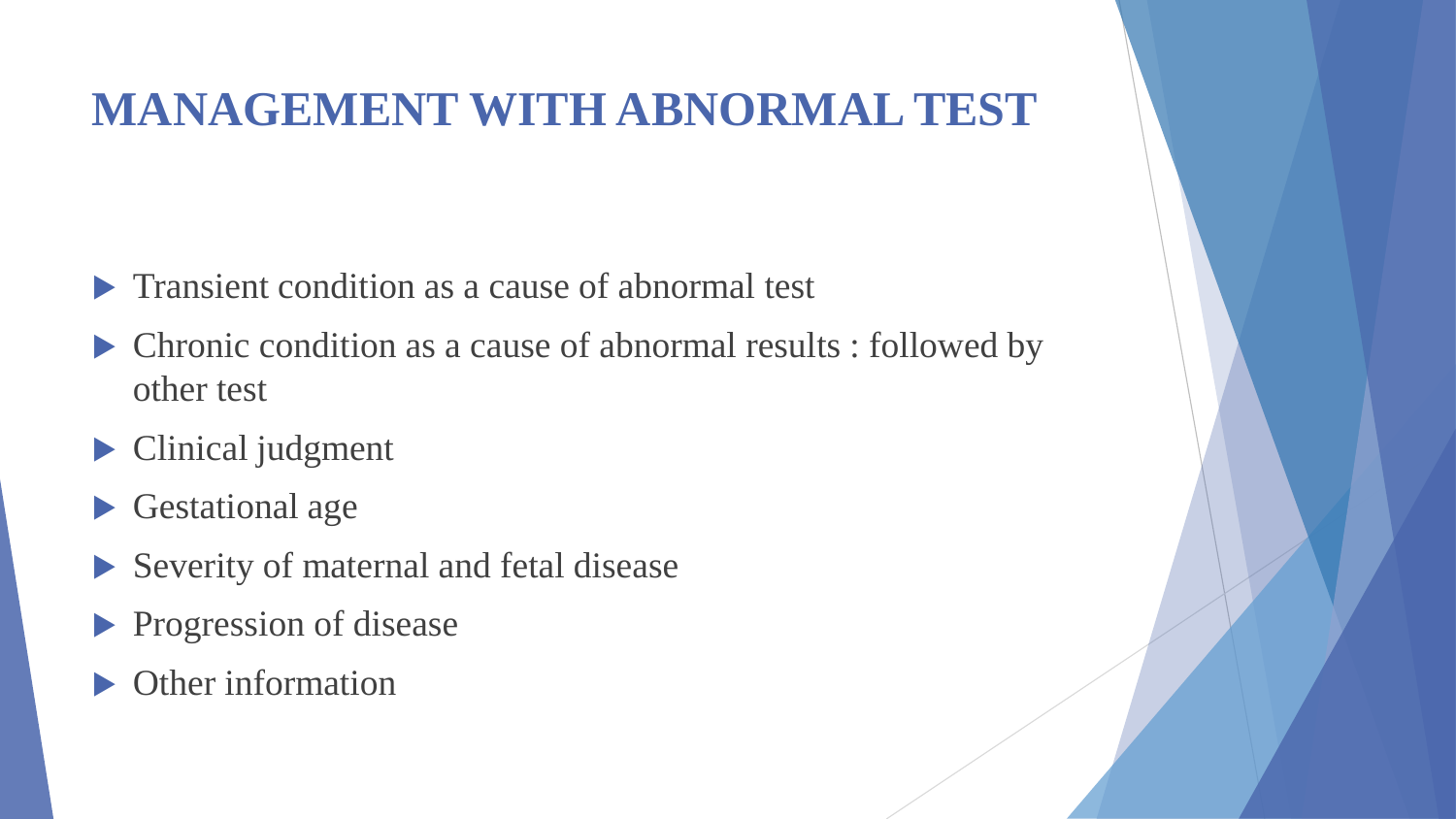## **Route of delivery**

### **Clinical judgment**